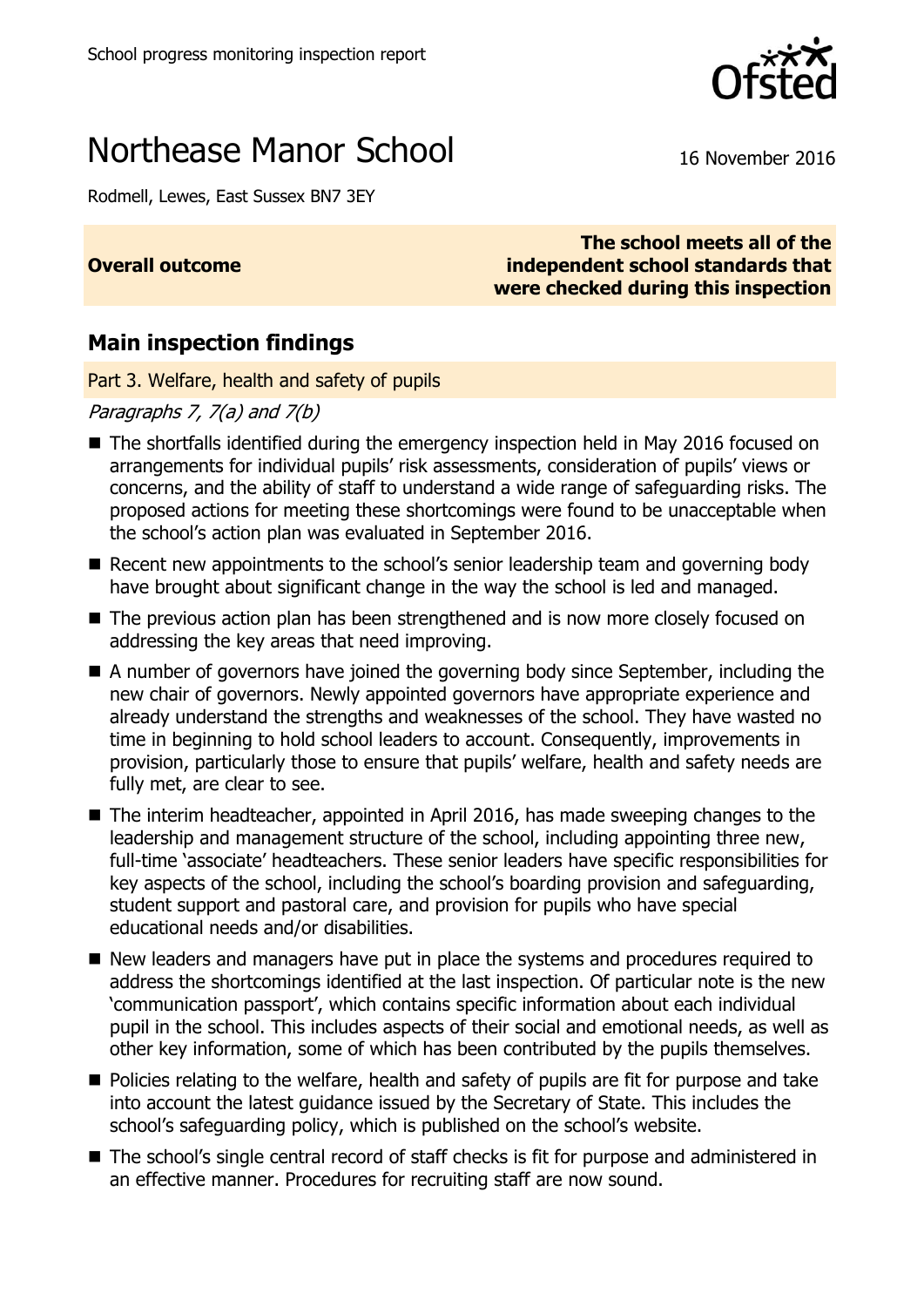

- All staff have completed safeguarding training at a level appropriate to their individual levels of responsibility. They are aware of the school's policies relating to the welfare, health and safety of pupils.
- Staff are fully conversant with the school's systems and procedures to keep pupils safe, and much better informed about the specific needs of individual pupils than they were in the past. They are provided with regular updates and guidance regarding matters relating to the safeguarding of pupils.
- School leaders ensure that the profile of safeguarding is given the highest priority by staff. This means that staff are now much more aware of the potential dangers and risks pupils at the school are exposed to. This includes non-teaching support staff who have also completed appropriate safeguarding training.
- Governors ensure that the school meets its statutory requirements regarding safeguarding and the protection of children and young people. Safeguarding is now a fixed item on the agenda at governing body meetings as part of the governing body's wider focus on health and safety. There is also a named governor who reports to the governing body on safeguarding. Appropriate safeguarding training has been arranged for the governors who have just joined the school.
- $\blacksquare$  Pupils told the inspector that they feel safe in school and were able to explain very clearly what they would do if they had concerns for their own, or other pupils' safety. They also said that they feel the school is a happy and friendly place to be.
- During the inspection, pupils made clear references to systems and procedures recently introduced by leaders to ensure that pupils have different options to report any fears or concerns.
- The great majority of parents who completed the online guestionnaire, Parent View, agree that their children are safe and happy at the school.
- $\blacksquare$  It is clear that the school's culture for safeguarding pupils has improved. One member of staff stated that things had, 'gone from one extreme to the other'. Another told the inspector that staff, 'now work as a cohesive team and ensure the pastoral care of pupils is given the right priority'.
- Because school leaders have ensured that the welfare, health and safety of pupils are given the highest priority, and the specific aspects of safeguarding that were found to be of concern at the last inspection have been addressed, this standard is now met.

#### Paragraphs 8, 8(a) and 8(b)

- During the last emergency inspection, shortcomings were identified in the safeguarding and welfare arrangements at the school's residential provision. The proposed actions for meeting these shortcomings were found to be unacceptable when the school's action plan to address the shortcomings was evaluated in September 2016.
- During this monitoring inspection, social care inspectors were simultaneously carrying out an inspection of the school's boarding provision. These separate inspections were aligned, but not integrated.
- The provisional findings of the aligned social care inspection indicate that the overall effectiveness of the school's residential provision is now good. This includes arrangements to safeguard and promote the welfare of boarders while they are accommodated at the school.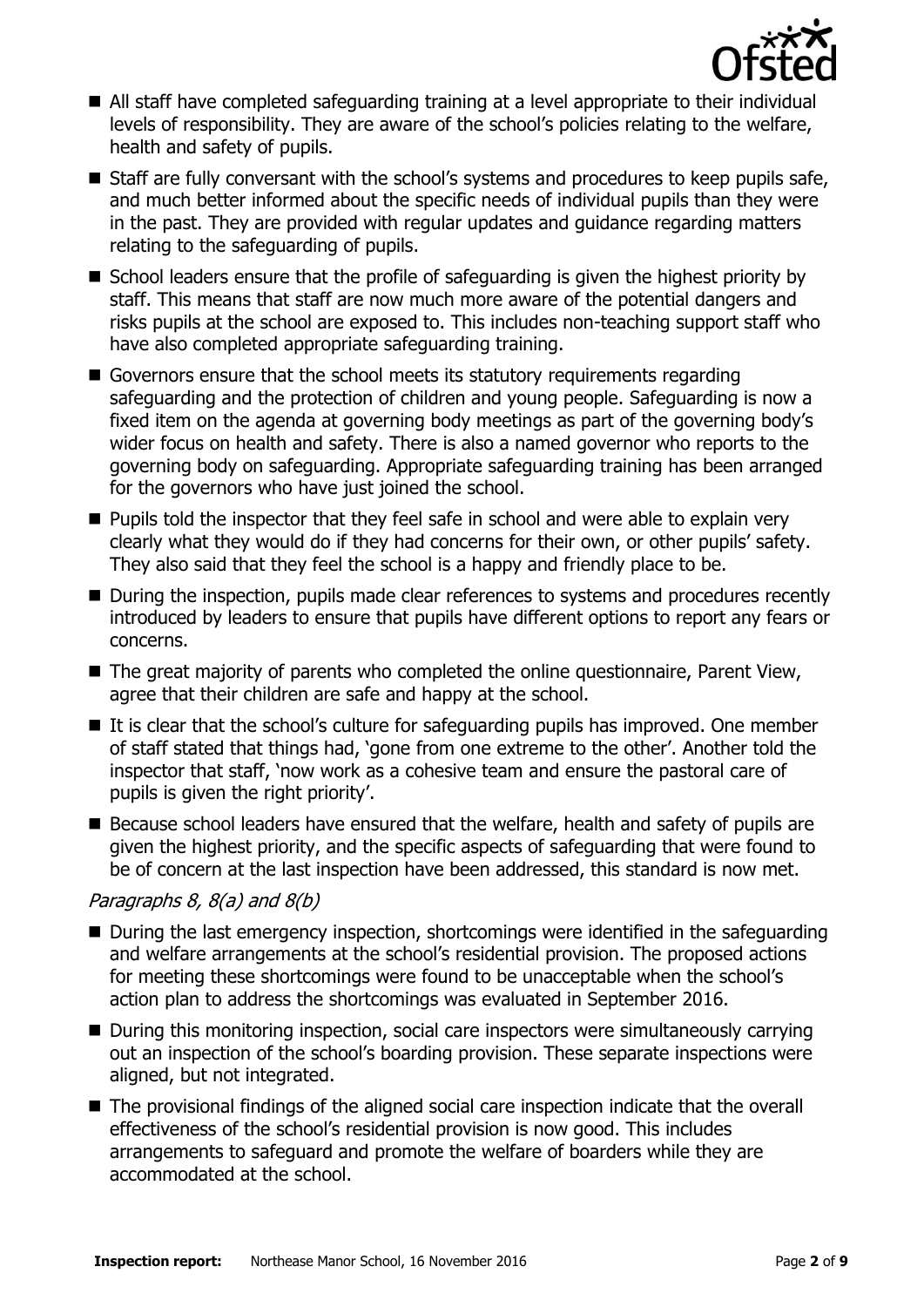

Because school leaders have addressed the shortcomings found in these paragraphs, this standard is now met.

#### Paragraphs 16, 16(a) and 16(b)

- The last emergency inspection highlighted pupils' risk assessments as an area of concern. This applied particularly to the school's residential provision. The proposed actions for meeting this shortcoming were found to be unacceptable when the school's action plan was evaluated in September 2016.
- The school now has a written policy for risk assessments. The policy is fit for purpose. Furthermore, personal risk assessments are now in place for all pupils in the school. These are closely aligned to each pupil's communication passport, which also contains detailed and relevant information about their specific needs.
- General risk assessments, including, for instance, those for off-site educational visits or different buildings on the school site, are being updated on a priority-led basis. This is sensible considering the enormity of the task. This approach also ensures that risk assessments are more likely to be fit for purpose, rather than leaders and staff rushing to complete what would merely be a paper exercise. It should be noted that the last emergency inspection report indicated that general risk assessments were being completed 'proficiently'.
- Because the school has a written risk assessment policy and school leaders have ensured that individual risk assessments are now in place for each pupil, this standard is now met.

#### Part 6. Provision of information

#### Paragraph 32(1)(h)

- At the previous emergency inspection, it was found that school leaders were not providing income and expenditure information relating to pupils placed at the school by local authorities. The proposed actions for meeting this shortcoming were found to be acceptable when the school's action plan was evaluated in September 2016.
- The school is now able to provide detailed analysis of income and expenditure for each pupil. This includes the costs of learning support, including speech and language or occupational therapy, boarding and travel. Records are comprehensive and credible.
- Income and expenditure information is now available to local authorities that wholly or partly fund pupils at the school. This information is available annually or on request.
- Because the school provides annual accounts of income and expenditure for individual pupils who are funded by local authorities, this standard is now met.

#### Part 8. Quality of leadership in and management of schools

#### Paragraphs 34(1), 34(1)(a), 34(1)(b) and 34(1)(c)

- At the last emergency inspection, a number of independent school standards were found not to be met. Consequently, an action plan was drawn up to address the unmet standards. This action plan was judged to be unacceptable when it was evaluated in September 2016.
- As a result of the school's action plan being found to be unacceptable by the Department for Education, school leaders have further refined plans to address the unmet standards found at the last inspection. This has enabled them to take effective action in addressing the unmet standards.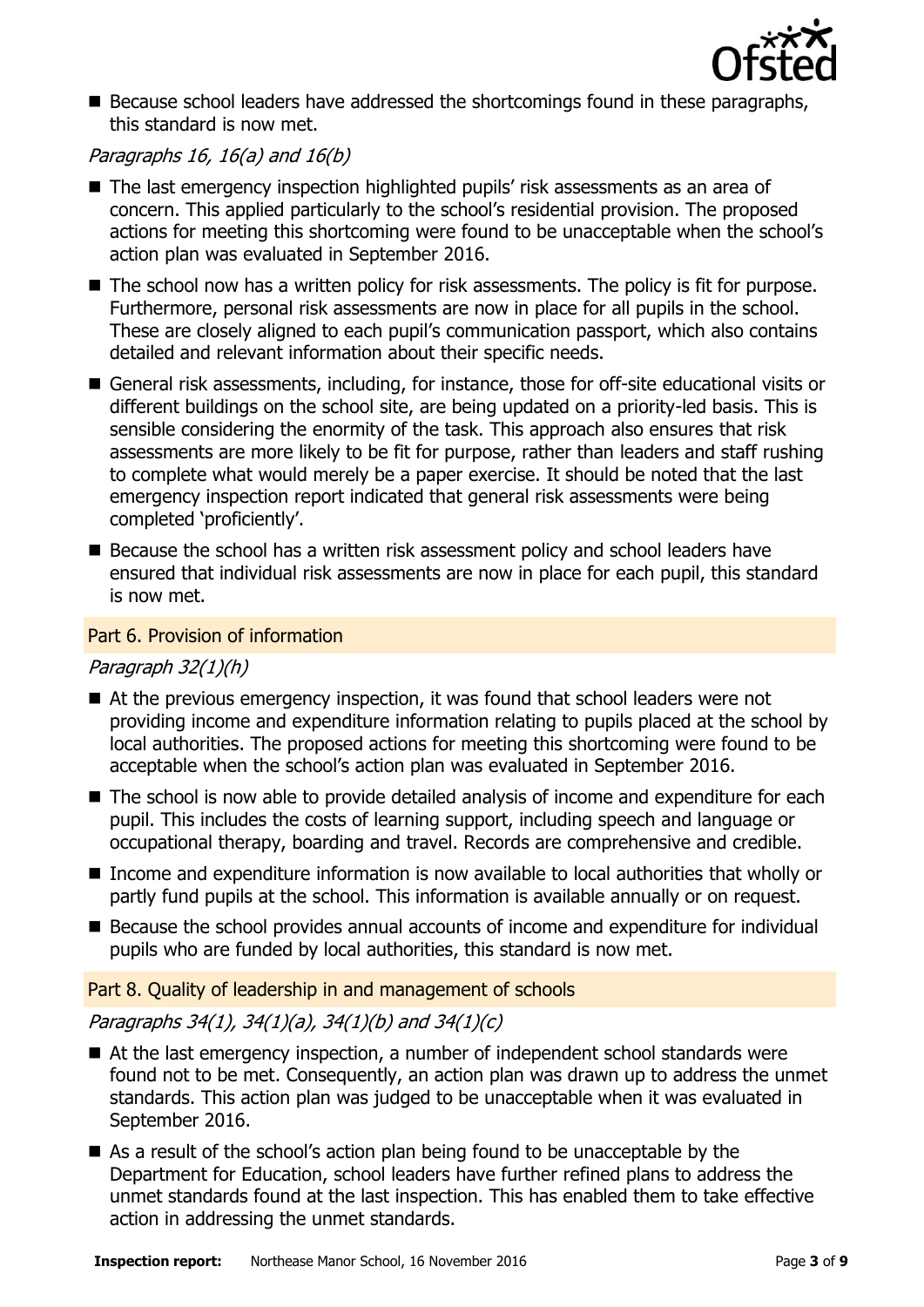

 Because all standards previously identified as being unmet are now met, this standard is also now met.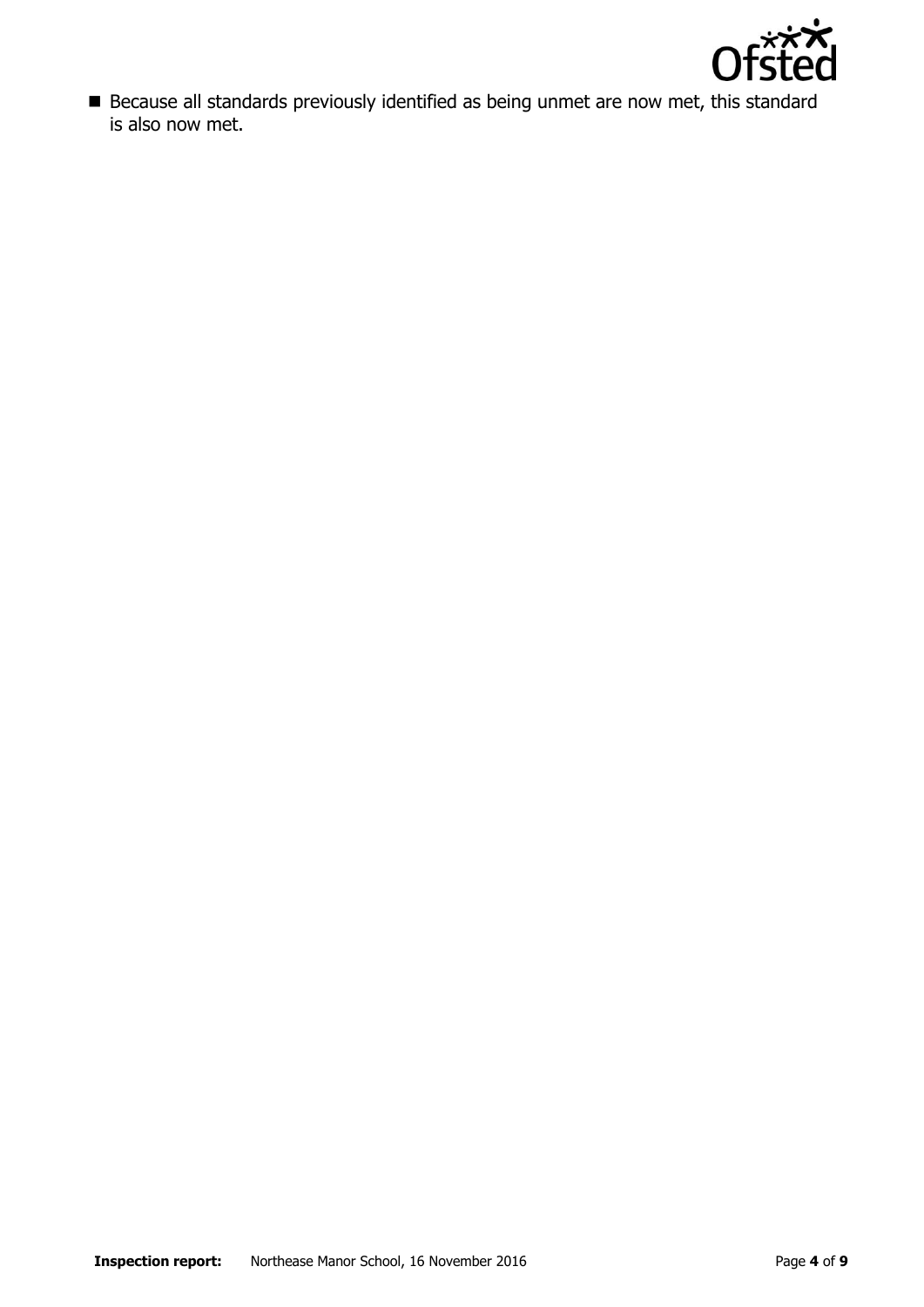

## **Compliance with regulatory requirements**

The school meets the requirements of the schedule to the Education (Independent School Standards) Regulations 2014 ('the independent school standards') and associated requirements that were checked during this inspection. This included the standards and requirements that the school was judged to not comply with at the previous inspection. Not all of the standards and associated requirements were checked during this inspection.

### **The school now meets the following independent school standards**

- **Paragraphs 7, 7(a) and 7(b): arrangements are made to safeguard and promote the** welfare of pupils at the school; and such arrangements have regard to any guidance issued by the Secretary of State.
- **Paragraphs 8, 8(a) and 8(b): arrangements are made to safeguard and promote the** welfare of boarders while they are accommodated at the school; and such arrangements have regard to the National Minimum Standards for Boarding Schools or, where applicable, the National Minimum Standards for Residential Special Schools or the National Minimum Standards for Accommodation of Students under Eighteen by Further Education Colleges.
- **Paragraphs 16, 16(a) and 16(b): the welfare of pupils at the school is safeguarded and** promoted by the drawing up and effective implementation of a written risk assessment policy; and appropriate action is taken to reduce risks that are identified.
- **Paragraph 32(1)(h):** where a pupil wholly or partly funded by a local authority (except where funding is solely for free of charge early years provision in accordance with the duty contained in section 7 of the Childcare Act 2006<sup>1</sup>) is registered at the school, an annual account of income received and expenditure incurred by the school in respect of that pupil is provided to the local authority and, on request, to the Secretary of State.
- **Paragraphs 34(1), 34(1)(a), 34(1)(b) and 34(1)(c): the standard about the quality of** leadership and management is met if the proprietor ensures that: persons with leadership and management responsibilities at the school demonstrate good skills and knowledge appropriate to their role so that the independent school standards are met consistently; fulfil their responsibilities effectively so that the independent school standards are met consistently; and actively promote the well-being of pupils.

-

<sup>&</sup>lt;sup>1</sup> 2006 c.21. Section 7 was substituted by section 1 of the 2011 Act and section 7A was inserted by section 87 of the Children and Families Act 2014 (c.6).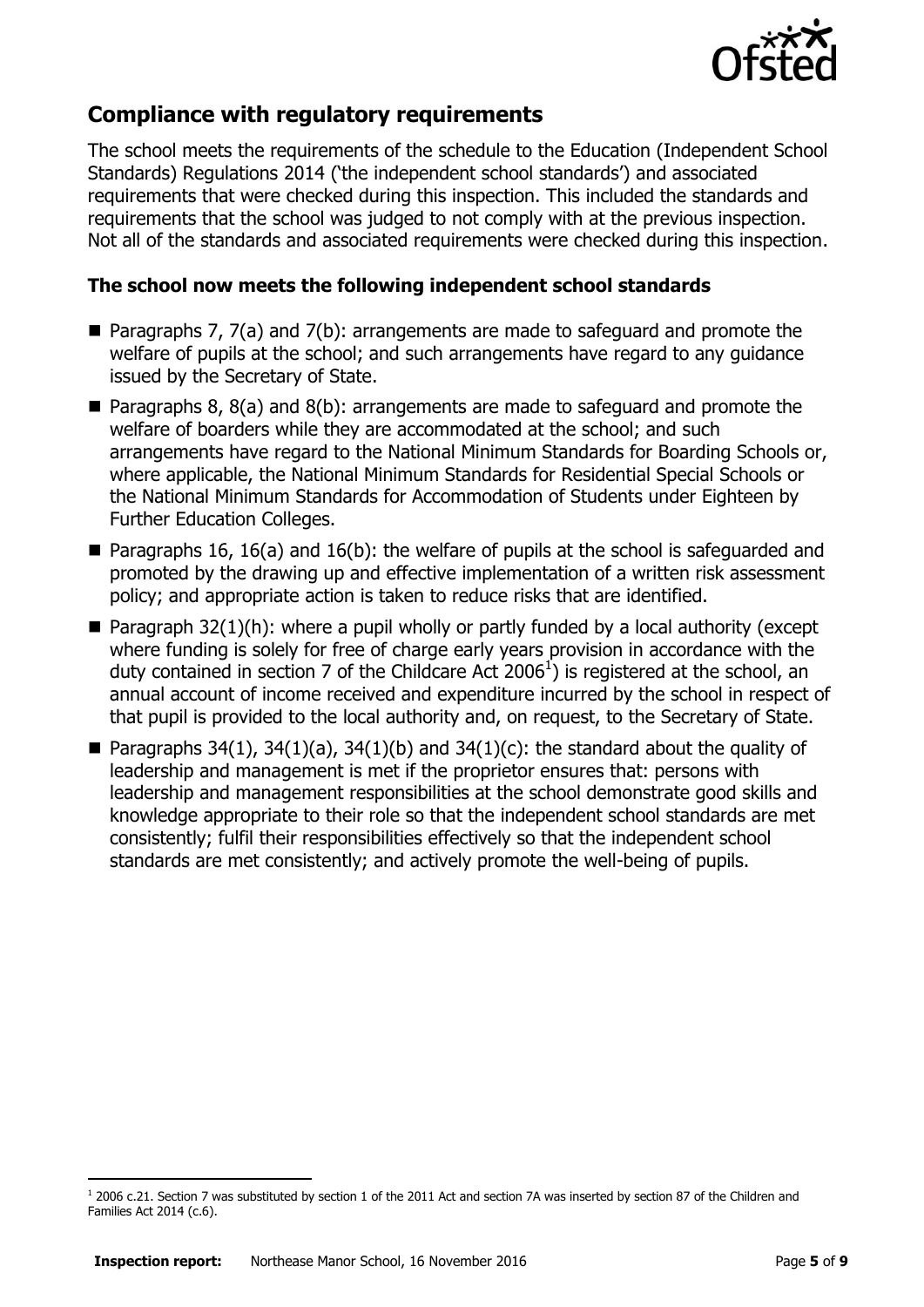

## **School details**

| Unique reference number | 114645   |
|-------------------------|----------|
| DfE registration number | 845/6028 |
| Inspection number       | 10025690 |

This inspection was carried out under section 109(1) and (2) of the Education and Skills Act 2008, the purpose of which is to advise the Secretary of State for Education about the school's suitability for continued registration as an independent school.

| Type of school                         | Independent                            |
|----------------------------------------|----------------------------------------|
| <b>School status</b>                   | Independent residential special school |
| Age range of pupils                    | 10 to 19                               |
| Gender of pupils                       | Mixed                                  |
| Gender of pupils in the sixth form     | Mixed                                  |
| Number of pupils on the school roll    | 78                                     |
| Of which, number on roll in sixth form | 8                                      |
| Number of part-time pupils             | $\mathbf 0$                            |
| Proprietor                             | The governing body                     |
| Chair                                  | Julie Toben                            |
| <b>Headteacher</b>                     | Janet Felkin                           |
| Annual fees (day pupils)               | £20,817                                |
| Telephone number                       | 01273472915                            |
| <b>Website</b>                         | www.northease.co.uk                    |
| <b>Email address</b>                   | pa2headteacher@northease.co.uk         |
| Date of previous standard inspection   | 18-20 November 2014                    |

#### **Information about this school**

- Northease Manor School is a co-educational independent special school which provides for potentially able pupils who have a wide range of special educational needs and/or disabilities. These include autism spectrum disorder, dyslexia and dyscalculia, as well as emotional, behavioural and social communication difficulties.
- The school offers day and weekly boarding for children aged between 10 and 19 years. The school also offers flexible boarding arrangements. It is set in open grounds within the East Sussex countryside.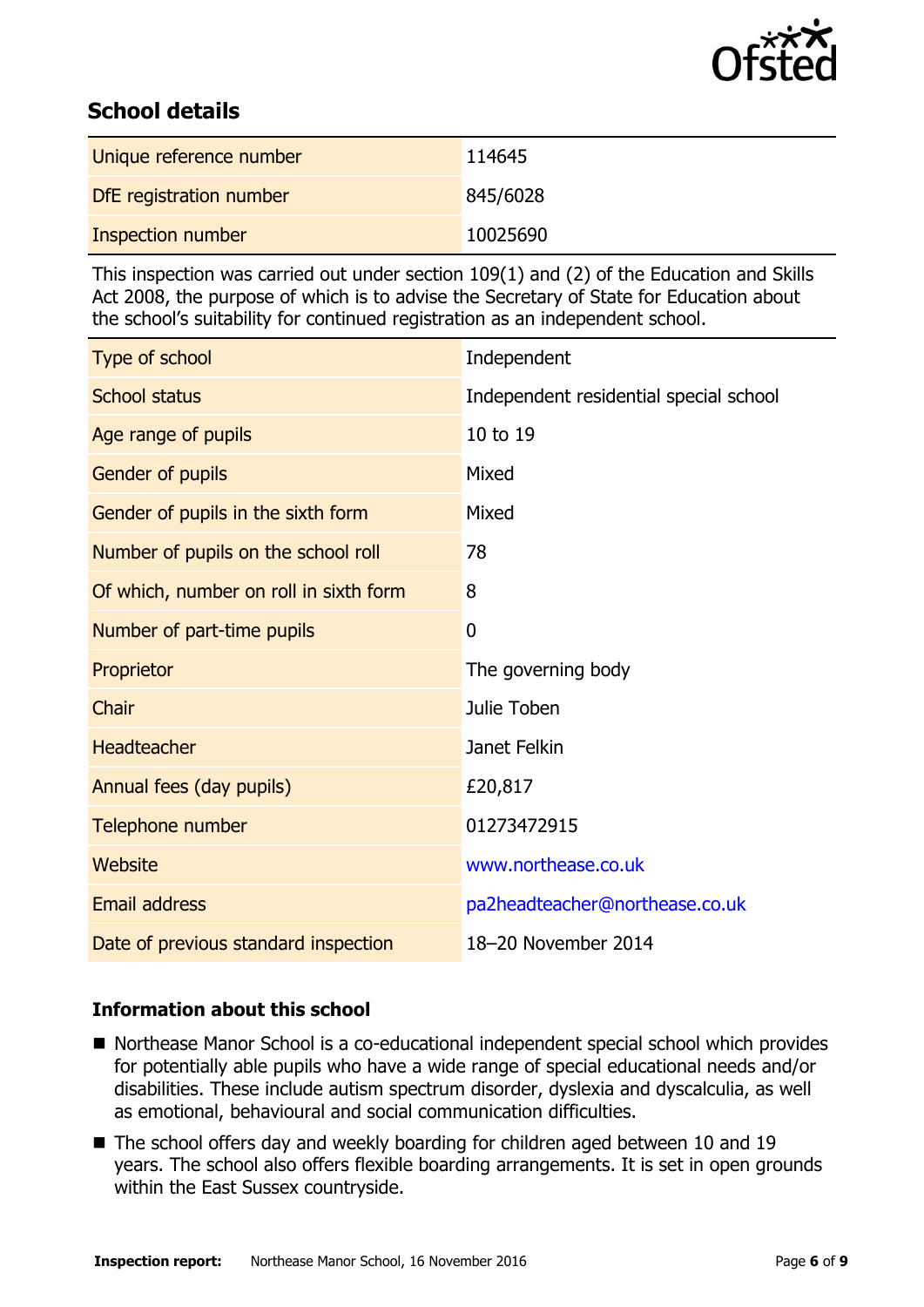

- There are currently 78 pupils on roll. A large majority of pupils have an education, health and care plan or statement of special educational needs. Most pupils are boys.
- Pupils are taught in small classes according to age and ability. A wide range of professional support, including speech and language therapy, occupational therapy and counselling, is provided.
- The school uses no alternative provision.
- The interim headteacher joined the school in April 2016. The previous headteacher left in February 2016. There have been many changes in the senior leadership team since the emergency inspection held in May 2016.
- A number of governors have left since the emergency inspection held in May 2016. Three governors have recently joined the governing body, including a new chair of the governing body.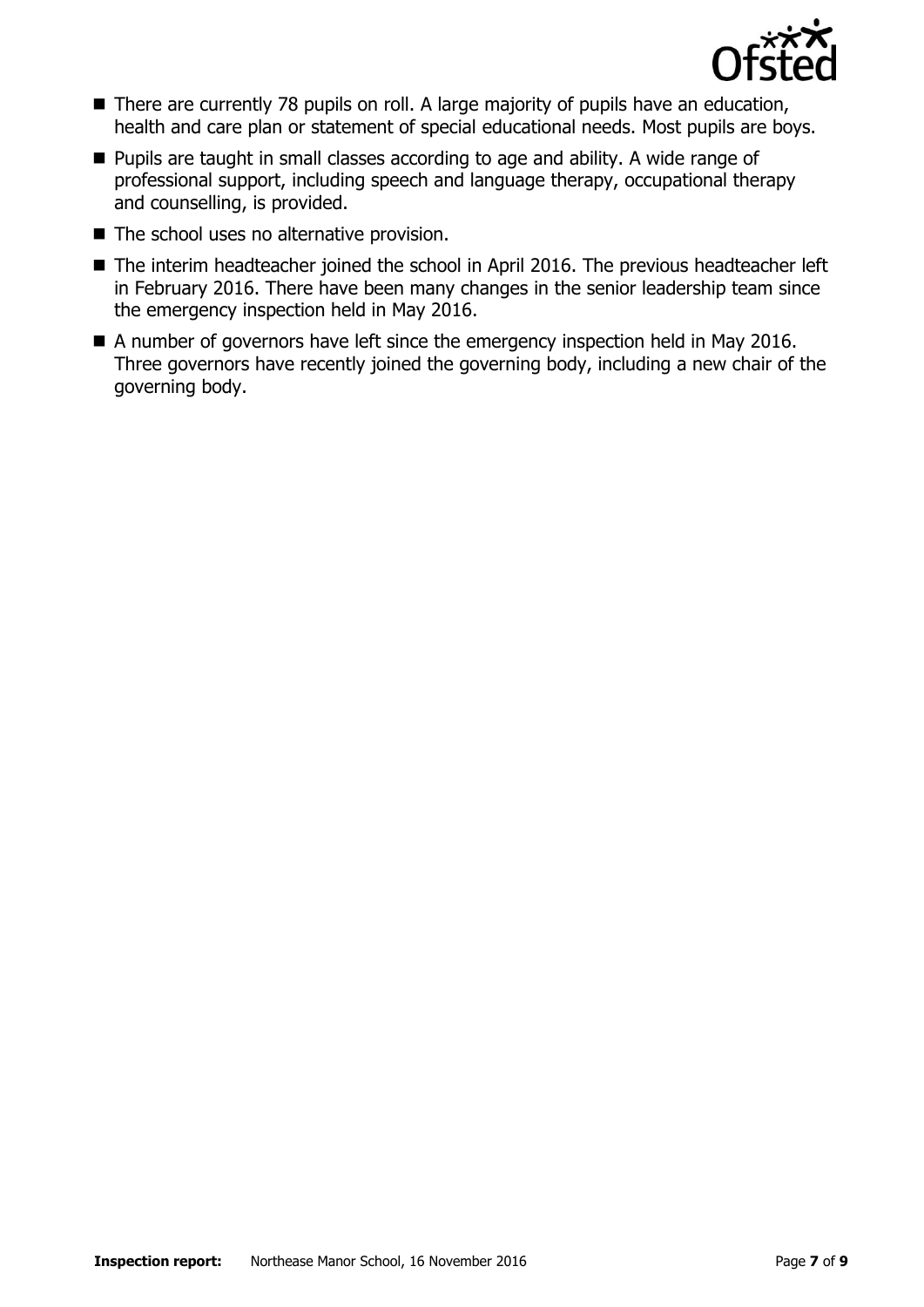

## **Information about this inspection**

- This inspection was carried out at the request of the registration authority for independent schools. The purpose of the inspection was to monitor the progress the school has made in meeting the independent school standards and other requirements that it was judged not to comply with at its previous inspection.
- This was the first progress monitoring inspection since the previous inspection.
- The school's action plan to address the unmet independent school standards identified at the last inspection was rejected by the Department for Education in October 2016.
- As a monitoring inspection, this inspection was carried out without notice. The inspection focused on the unmet independent school standards identified at the last inspection.
- During the inspection, the inspector visited classrooms to observe teaching and learning. During classroom visits, he talked to pupils and assessed the quality of their work. The inspector was accompanied by the headteacher during classroom visits.
- Meetings were held with the headteacher, other senior leaders (including the school's business manager), a group of pupils, and the chair of the governing body, accompanied by one other governor.
- The inspector met with social care inspectors who were carrying out an aligned inspection of the school's residential provision at the same time as this monitoring inspection.
- The inspector considered the views of parents by taking into account 21 responses to Ofsted's online parent questionnaire, Parent View, and two other written communications submitted by parents.
- The inspector scrutinised a range of documentation, including the school's safeguarding and other associated policies.

#### **Inspection team**

Clive Close, lead inspector **Her Majesty's Inspector**